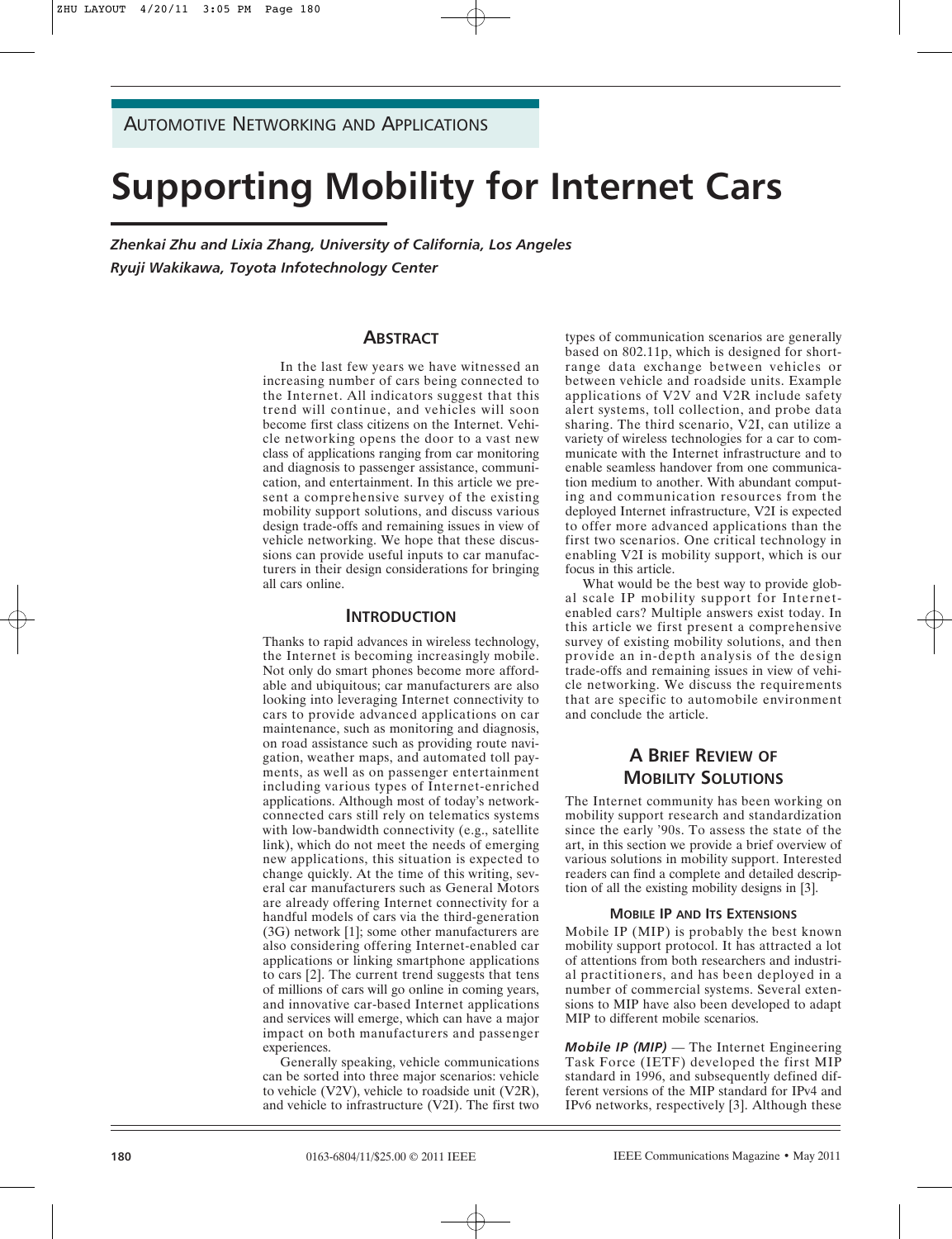

**Figure 1.** *Mobility solutions for vehicles.*

standards differ in details, the high-level design is the same. Here we use Mobile IPv6 as an example to illustrate the basic operations.

Figure 1a shows a simple network setting, where the home agent serves as a rendezvous point between a stationary correspondent and a mobile node, in this case a car. MIP assigns each mobile node *M* a home agent, from which *M* acquires its home address (HoA) that serves as *M's identifier*. As *M* moves, it also obtains a careof address (CoA) from its current access router, which can be used to reach *M*. *M* notifies its home agent whenever it gets a new CoA. A correspondent node (CN) sends data to the mobile by using the mobile's HoA as the destination IP address. The packets are forwarded to the home agent, which in turn forwards the packets to the mobile by encapsulating the packets using the mobile's CoA as the destination address.

Based on the locations of the mobile, its home agent and the correspondent packets may be forwarded along a triangle path. This problem can be mitigated if the CN is mobility aware and supports route optimization, which works in the following way: whenever the mobile gets a new CoA, it notifies both its home agent and the CN. This enables the CN to maintain the mapping between the mobile's HoA and CoA, and encapsulate packets to the mobile directly.

*NEMO* — A group of hosts may move together, as in the case of moving vehicles (e.g., cars, ships, trains, or airplanes), which may have a network with multiple hosts attached. In this case it would be rather inefficient to handle the mobility for each of the hosts separately. Network Mobility (NEMO) [4] was introduced in 2000 as a backward compatible extension to Mobile IP to provide efficient support for network mobility. NEMO assumes that each mobile network has a mobile router which provides IP connectivity to the other hosts on board. Conceptually the mobile router works in a way similar to a mobile node in MIP. However, instead of having a single HoA, it obtains one or more IP prefixes (a.k.a mobile prefixes) from the home agent, and assigns IP addresses to the hosts on board from these address blocks. The mobile router establishes a bidirectional tunnel with its home agent, and the home agent in turn announces the reachability to the mobile prefixes. The mobile router connects to different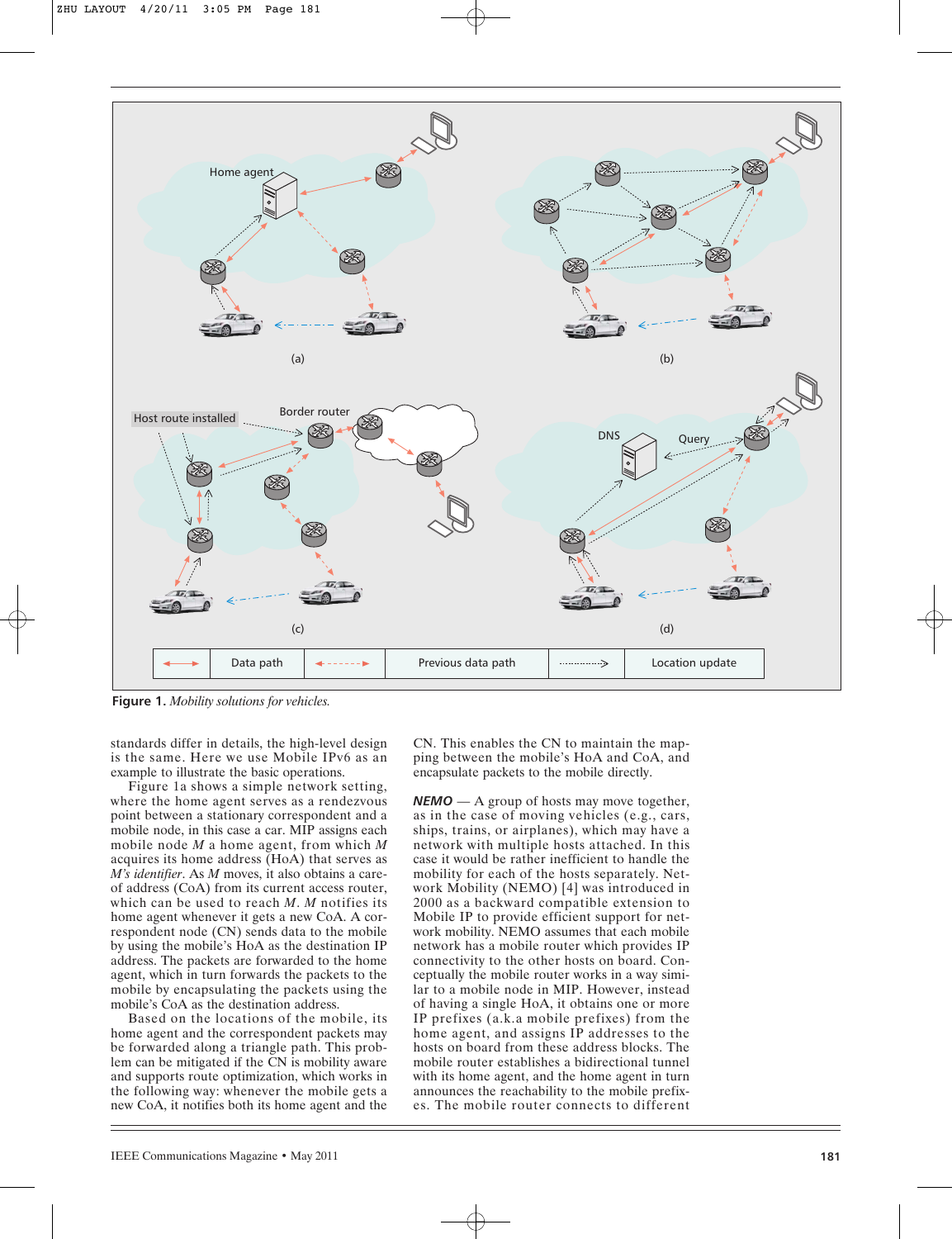*PMIP was proposed in 2006 to address the interest of mobile network operators who desire to have direct control over mobility support and to support mobile devices with no mobility support functions.*

access routers as the network moves, but does not tell the access routers its mobile prefix(es). Thus, all the packets to and from the mobile network flow through the bidirectional tunnel between the mobile router and the home agent. Mobility is transparent to the hosts on the moving network, but data delivery may go through triangle paths.

*Global HAHA* — First proposed in 2006 as an extension to MIP, Global HAHA aims to eliminate the triangle routing problem in Mobile IP and NEMO [5]. Global HAHA utilizes multiple home agents that are distributed widely and all announce the same home prefix to the routing system from their different locations, effectively creating a large scale anycast group. Each of all the mobile node is assigned an HoA from the home prefix. A mobile node *M* can register with any of the home agents closest to it. A home agent *H* that accepts the binding request from *M* becomes the primary home agent for *M*, and notifies all the other home agents of the binding [*M*, *H*], so all the home agents keep a synchronized binding information database for all the mobiles. When *M* moves, it may switch its primary home agent to another one that becomes closest to it.

A correspondent node *CN* always sends packets to a mobile's HoA. Because of anycast routing, the packets are delivered to the nearest home agent,  $H_{cn}$ .  $H_{cn}$  then encapsulates the packets to the IP address of the primary home agent *H* that is currently serving the mobile, and *H* delivers the packets to the mobile after striping off the encapsulation header. When many home agents are deployed and distributed widely,  $H_{cn}$  can be close enough to *CN* to effectively eliminate triangle routing in the data delivery path. This makes Global HAHA particularly beneficial for V2I networking, because application servers in the infrastructure do not have to be concerned with mobility support.

*Proxy Mobile IP (PMIP)* — The three mobility protocols described so far all use home agents to support mobility. These home agents can be provided by end users, network service providers, or even by a third party entity. PMIP [6] was proposed in 2006 to address the interest of mobile network operators who desire to have direct control over mobility support and to support mobile devices with no mobility support functions.

PMIP introduces two new types of nodes, the local mobility anchor (LMA) and mobile access gateway (MAG). Each mobile node *M* is assigned an LMA within an operator's network. The LMA plays a role similar to that of the home agent in MIP and assigns *M* a local home network prefix, which serves as *M*'s identifier in the network. A MAG plays a role similar to that of a foreign agent in MIPv4. However, before providing network access to a mobile *M*, a MAG first acquires *M* 's identity and verifies whether *M* is authorized for access. In addition, a MAG also monitors *M*'s attaching and detaching events, and generates proxy binding updates to *M*'s LMA during handoff. The LMA then updates the mapping between *M*'s home prefix and the IP address of the MAG currently serving *M*. To hide a mobile's roaming from itself, a MAG also advertises each attached mobile's local home network prefix, so the mobile treats MAG as its default router. This enables PMIP to imitate an entire operator's network as a single link to each mobile *M*, so *M* does not detect any change with respect to its layer 3 attachment as long as it roams within the network. Other nodes can reach *M* using its home prefix, and its LMA tunnels packets to *M* in a way similar to the operation in MIP.

#### **HOST-ROUTE-BASED PROTOCOLS**

Another approach to providing network-based mobility support is by setting up a host route for each mobile in a network, as shown in Fig. 1c. A group of existing protocols fall into this category [3]. Here we describe a representative protocol from this group, Cellular IP [7].

Cellular IP is designed as a local mobility solution to work in conjunction with Mobile IP. When entering a Cellular-IP-based network *N<sub>cip</sub>*, a mobile reports to its home agent the IP address of *Ncip*'s border router as its CoA, and uses a locally assigned IP address when it roams in *Ncip*. To track the location of each mobile, routers in *N<sub>cip</sub>* monitor the packets originating from each mobile and maintain a hop-by-hop reverse path from each router to each mobile. Idle mobiles send dummy packets to the border router with low frequency to help routers maintain the reverse paths to reach them. To keep the overhead low, only a subset of the routers maintain reverse paths for idle mobile nodes. The routers use timeout to remove obsolete path states.

When the border router receives a packet destined to a mobile, it sends out a query using scoped flooding. If a receiving router knows how to reach the destination mobile, it forwards the query to the corresponding interface; otherwise, it forwards the query to all its interfaces except the one from which the query came. Once the mobile receives the query, it sends a routeupdate message to the border router, setting up a precise reverse path with short timeout value through all the routers along the data path, via which the border router forwards packets to the mobile.

## **GLOBAL-ROUTING-BASED MOBILITY SUPPORT**

Supporting mobility through dynamic routing is conceptually simple: one can broadcast the latest location of a mobile or a mobile network throughout the entire Internet so that all routers know how to reach the mobile (Fig. 1b). Two example designs are described below.

*Boeing Connexion Service* — Boeing deployed the Connexion service [9] during 2004–2006 that enabled travelers on board of a plane to access the Internet. The design assigns a permanent /24 IP address prefix to each mobile network (in this case an airplane) and uses Border Gateway Protocol (BGP) to propagate the reachability to these prefixes. When an airplane with prefix *P* moves from access router *Ra* on the ground to another access router, *Rb*, *Ra* withdraws the prefix *P* and  $R_b$  announces *P*; thus, the attachment point changes of each airplane are propagated to the rest of the Internet. Conse-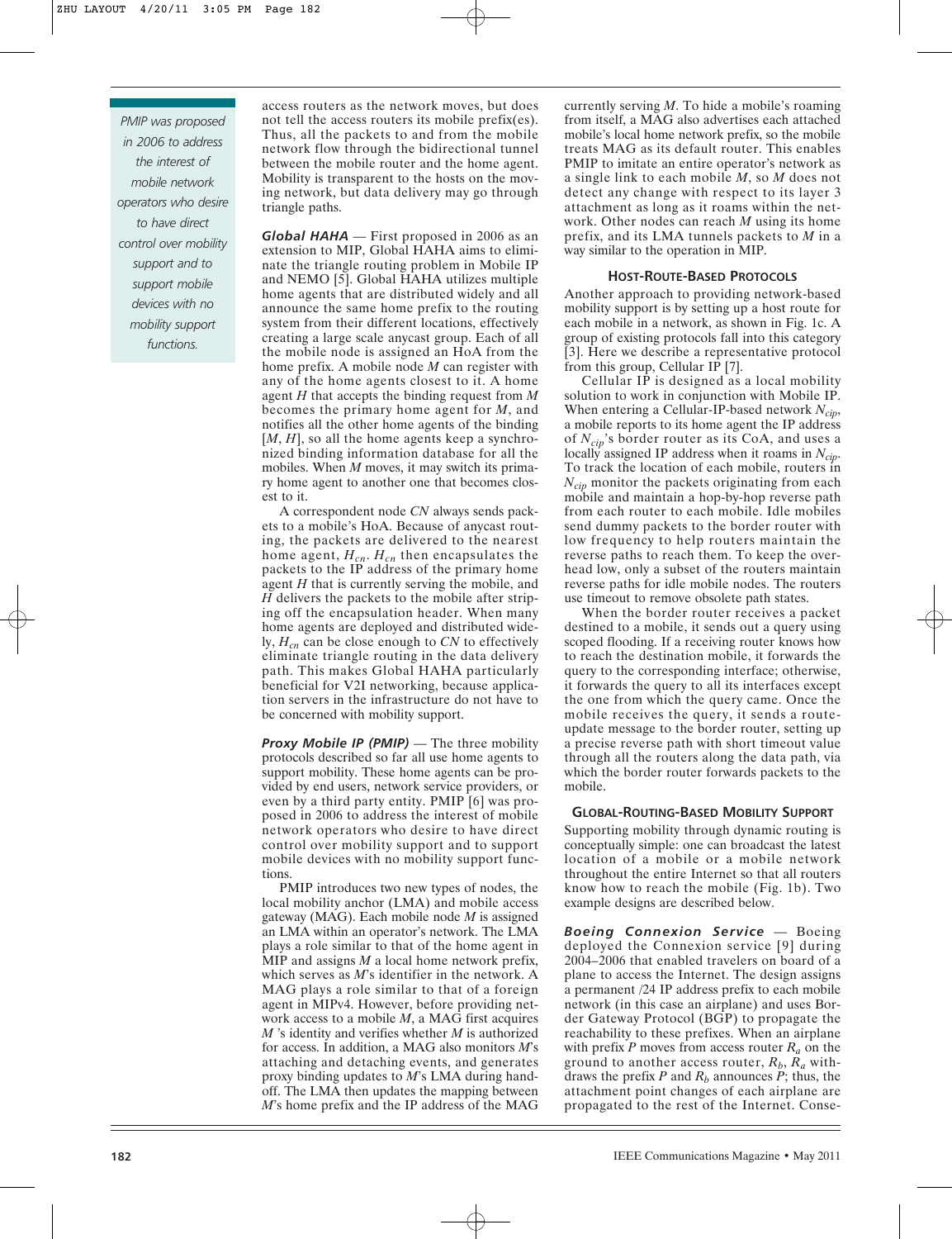quently, this design raises routing scalability concerns: if the number of mobile networks becomes large, the amount of rapid BGP updates will also increase proportionally, which could lead to severe router overload.

*WINMO* —WINMO, which stands for Wide-Area IP Network Mobility, aims to address the routing scalability concern of Connexion [10]. Like Connexion, WINMO also assigns each mobile network a stable prefix. However, WINMO can reduce the total number of updates originating from mobile networks by orders of magnitude through two new approaches. First, WINMO uses various heuristics to limit the propagation scope of routing updates caused by mobile movements. As a result, not all routers may know all mobiles' latest locations. Second, WINMO adopts the basic idea of MIP by assigning each mobile network a "home" in the following way. WINMO assigns mobile network prefixes out of a small set of well-known mobile prefixes. These mobile prefixes are announced by a small set of aggregation routers, which also keep track of all mobile networks' current locations. Thus, these aggregation routers play a role similar to home agents in MIP and can be used as the last resort to reach mobile networks.

#### **END-TO-END SOLUTIONS**

The protocols described so far, with the exception of MIP's route optimization, share a common assumption that the CN is unaware of the mobile's movement. A different class of solutions have also been developed that let each CN keep track of the mobile's latest location, thus providing mobility support without requiring either intermediates (e.g., home agents in MIP) to forward packets or network routing to track mobiles' locations. We call this class of solutions end-to-end solutions. Typically, they use the existing Domain Name Service (DNS) infrastructure to store the mapping between a mobile's ID and its current location. As shown in Fig. 1d, a CN can query the DNS to obtain the location of mobile *M* at the beginning of data exchanges, and *M* is responsible for updating both the CN and DNS server with its latest location. If the CN and *M* move simultaneously (and hence the former misses the latter's update message), it can always resort back to query DNS again to find *M*'s latest location.

A well-known example of end-to-end solutions is the Host Identify Protocol (HIP) [11]. HIP assigns to each host an identity made of cryptographic keys, and adds to the protocol stack a new host identity layer between the transport and network layers. Host identities are used to identify mobile nodes, and IP addresses are used for data delivery purposes. In order to reuse the existing IPv6 implementation code, HIP uses the host identity tag (HIT), which is a 128-bit hash value of the host identity, in transport and other upper layer protocols.

HIP can use DNS to store the mappings between mobiles' HITs and IP addresses, or use its own mapping infrastructure made of a set of rendezvous servers (RVSs). Each mobile node *M* has a designated RVS, which tracks the current location of *M*. When a CN wants to communicate with *M*, it queries DNS with *M*'s HIT to obtain the IP address of *M*'s RVS and sends the first packet to the RVS, which then forwards it to *M*. After receiving this first packet, *M* can start communicating with *CN* directly. When *M* changes to a new IP address, it notifies *CN* by sending an HIP UPDATE message with LOCA-TOR parameter set to its new IP address. It also updates the mapping in RVS.

# **A MULTI-FACTOR DESIGN SPACE**

After a comprehensive overview of the mobility solutions that have been proposed or standardized so far, in this section we contrast and compare different design choices and evaluate their suitability in providing mobility support for V2I communications.

# **ROUTING-BASED VS. MAPPING-BASED APPROACH**

All existing mobility support designs can be broadly classified into two basic approaches. The first is to support mobility through dynamic routing. To deliver packets destined to mobiles to the right place, the network must continuously keep track of each mobile's movement, by either maintaining a path to reach each mobile (e.g., Cellular IP) or reflecting the mobile's current position in the network on the routing table (e.g., Connexion). However, maintaining a path to every mobile host or otherwise informing the whole network of every movement of every mobile incurs a high cost. Thus, this class of solutions is feasible only in small-scale networks or in support of a small number of mobiles. It does not scale in large networks with gigantic numbers of mobiles, which is necessarily the case in supporting Internet-enabled cars.

The second approach to mobility support is to support mobility through providing a mapping between a mobile's stable identifier and its dynamically changing IP address. MIP and HIP serve as typical examples here. When a mobile moves, it only needs to update a single mapping server (e.g., home agent in MIP or RVS in HIP) of its location changes. Another advantage of this class of solutions is the decoupling between mobility support and the networks a mobile may traverse. Take MIP as an example: MIP provides Internet-wide mobility support through the deployment of home agents and requires no changes to any network otherwise. Since home agents can be provided by anyone, MIP offers the flexibility of delegating mobility support to any appropriate parties. This is in sharp contrast with those mobility solutions only mobile providers can offer, as we discuss next.

## **OPERATOR-CONTROLLED VS. USER-CONTROLLED APPROACHES**

By and large the global mobility support today is provided by cellular networks. Different from Mobile IP, cellular networks use a service model that bundles together mobility support with device control and network access control. The huge success of the cellular market clearly indicates that the current cellular service model is

*All existing mobility support designs can be broadly classified into two basic approaches. The first is to support mobility through dynamic routing. The second is to support mobility through providing a mapping between a mobile's stable identifier and its dynamically changing IP address.*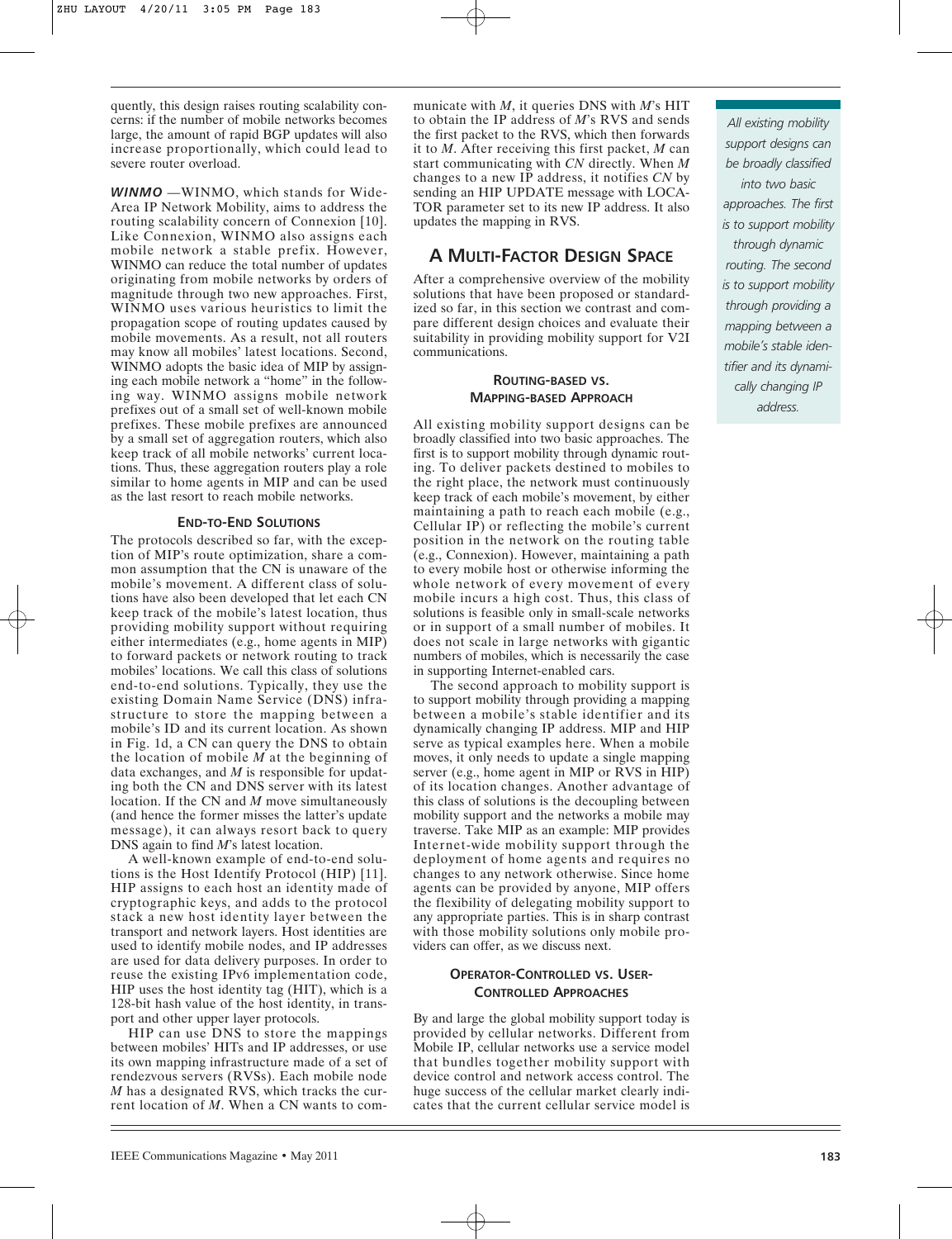*Generally speaking, mobility support should be global in scope; that is, a mobility protocol should enable communications with a mobile independent of the geographic or topological distance between a correspondent node and the mobile. MIP and HIP are examples of such protocols.*

viable and is likely to continue into the foreseeable future. Consequently, there have been many efforts in the IETF in recent years to develop mobility support standards that follow the cellular networ model, and PMIP represents one such outcome.

As described earlier, PMIP performs both network access control and mobility support, and the mobility support in PMIP is provided by the combined functions of the LMA and MAG, leaving a mobile completely unaware of its roaming. One main argument for this approach is backward compatibility. By not requiring a mobile to participate in its own mobility signaling, one avoids any changes to legacy mobile nodes while providing them the same level of mobility services as the most advanced mobile devices. According to 3G vendors and operators, this network-provided mobility support is a key aspect of success, as they learned from their deployment experience.

However, PMIP supports mobility within one operator's network only; interprovider roaming requires commercial agreements between providers. Since PMIP makes a mobile unaware of its mobility and relies solely on the network to provide mobility support, the mobile cannot get connected in any network other than its service provider or its provider's roaming partners' networks. Furthermore, the mobile is limited to using only the communication media supported by its provider network. However, to support vehicle networking, it seems unacceptable to have Internet connectivity only when a car stays within a provider's network or to confine its movement within the provider's roaming partners, or to get connected through only one particular medium instead of using any of the communication media it may possess.

Fortunately, most of the mobility support protocols we discuss in this article neither confine a mobile within a specific operator's network nor force the mobile to use a particular access medium. Mobile nodes typically need to update their locations by themselves to the rendezvous points chosen by end users. In these protocols, network access is decoupled from mobility support, and mobiles have the flexibility to connect through any available access channels. Although the mobiles must participate in their own mobility support, in return they obtain flexibility and independence from their service providers. They can choose whatever mobility services are available as long as their software supports that protocol, and they can utilize anyone's network to get connected.

To connect cars to the Internet, manufacturers face choices between network operator controlled and user controlled mobility support. It is likely that both approaches may be adopted at this time. However, as the technologies continue to advance, and mobile devices become more and more powerful, operator-independent mobility support seems to offer a much simpler and more flexible way to move forward.

#### **LOCAL VS. GLOBAL MOBILITY SUPPORT**

Discussions on mobility support often involve the concepts of local and global mobility support. Before we proceed to discuss the roles of local and global mobility support, let us first clarify the definitions of local vs. global mobility.

Generally speaking, mobility support should be global in scope; that is a mobility protocol should enable communications with a mobile independent of the geographic or topological distance between a correspondent node and the mobile. MIP and HIP are examples of such protocols.

A local mobility management protocol, by definition, works within a *local* domain. However, different communities have different interpretations of what defines a local domain. One definition of local domain is a relatively small network or geographic area (e.g., a university campus or campus network). Although MIP or HIP can directly support roaming within a local domain, if some local mobility support is provided, as is the case of a campus network running Cellular IP [7] or Hierarchical MIP [8], not only might a mobile experience reduced handoff delay while roaming inside, but the number of location updates sent by the mobile to its global rendezvous point can also be substantially reduced.

Mobile operators, on the other hand, define local vs. global mobility as whether a mobile moves within a provider's network or across the boundary to a different provider's network, respectively. A mobile may roam across the continental United States and be considered as local mobility if it is still within the same operator's network, or it may be considered to have global mobility even though it can only be connected in three providers' networks. One basic assumption about mobility in cellular networks is that a mobile spends most of the time within the coverage of its home service provider, which may not necessarily hold true for Internet-enabled cars.

#### **MOBILITY AWARENESS**

Another dimension to group different mobility solutions is by their assumptions on whether one or both ends of a data exchange are aware of and participate in mobility support.

The first group of solutions hides the mobility from the CN. In this approach, a mobile has a home agent or its equivalent, which keeps track of the mobile's current location and forwards packets to it. The mobile's responsibility is to signal its home agent for location changes, and a CN can be totally unaware of a mobile's movement. This group of mobility solutions can be offered independent of mobile service providers.

The second group of solutions hides the mobility from both the mobile and the CN; thus, the mobile relies solely on the network to provide mobility support. As a result, mobiles are tied to a particular service provider, and lose the freedom to choose the best access method when more than one are available or easily roaming between networks of different providers.

The third group of solutions lets both mobile and the CN participate in mobility support. Consequently the network does not have to be mobility-aware and does not need to install any new functions to support mobility. As mobile devices continue to grow in quantity and variety, and start utilizing all available communication channels,it seems as though this design choice will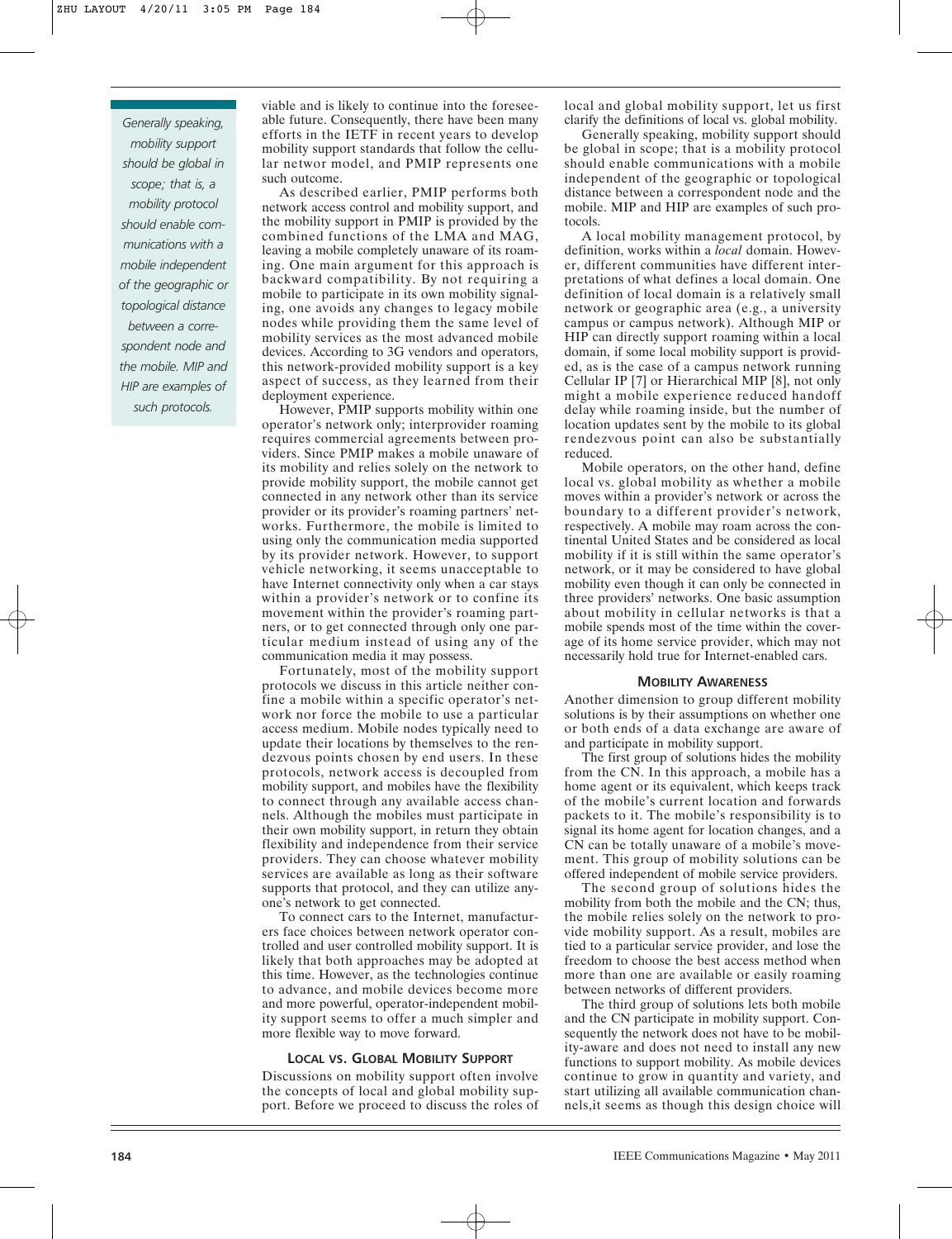become more appealing. One common approach taken by this group of designs is to use DNS to keep track of mobiles' current locations. Given that the DNS infrastructure is ubiquitous and reliable, it makes mobility support easy to deploy, and the data path is always the shortest one.

# **SPECIAL REQUIREMENTS IN AUTOMOBILE MOBILITY**

None of the existing mobility protocols is specifically designed to support V2I communications. In this section we discuss the requirements that arise from automobile mobility support to help put the design trade-offs discussed in the previous section in the context of the automobile environment.

# **INDEPENDENCE OF NETWORK SERVICE PROVIDERS**

Even though today's mobile and wireless technologies are mature and widely deployed, automotive manufacturers still face stagnation in offering networked mobile services. Currently, the dominant mobile services available for cars are provided by cellular networks. A common practice is that a car manufacturer bundles together Internet connectivity service with a car as a package to sell to customers, where the Internet service is provided by a specific cellular operator. Although a cellular network operator can have wide coverage for residential areas, the geographic coverage is often insufficient when cars move nationwide or continent-wide. When a car moves beyond the operator's coverage (e.g., across a country border), it can be connected only if the operator has a contract with the foreign operator and at a much higher cost. Furthermore, cars are frequently driven through underground tunnels or parked in underground garages, where there is no or poor cellular coverage, but possibly WiFi coverage provided by other parties. Therefore, it is important to enable a car to utilize any available access network to establish Internet connectivity, be it Long Term Evolution (LTE), High-Speed Packet Access (HSPA), WiMAX, or WiFi, and regardless of who the provider may be.

The model of binding a car's Internet service to a specific provider may have been inherited from cell phone services. However, unlike smartphones, which have a short life span, a car's average lifetime is about 10 years. Technologies are most likely to advance in significant ways during such a long time span, and the provider market may change during this time as well. Since modification to a car after sale (also known as recall) is a nontrivial operation for car manufacturers, it is highly desirable to have providerindependent Internet service and the ability to update the mobility solution over the lifetime of the car as technology advances.

## **LEVERAGING WIFI ACCESS**

In utilizing multiple access technologies, WiFi access deserves a special attention. WiFi is one of the cheapest solutions for high-speed Internet

access, especially compared to 3G/LTE. It is both challenging and promising to leverage the booming WiFi networking accessible from the vehicle on the road [13]. WiFi coverage has been tremendously increased in recent years and will be even more ubiquitous in the near future, especially in densely populated urban areas. Nonetheless, WiFi access points have limited range considering the high speed of the moving vehicle. Currently, the long connection establishment latency and poor handoff strategy (stick to an access point until it is disconnected) make it difficult for vehicles to benefit from WiFi. Recent research [13, 14] proposed various techniques to overcome these limitations and, together with 3G networks, provide vehicles Internet access with minimal disruption.

We believe that the importance of utilizing ubiquitous WiFi coverage will grow as time passes. The emergence of electric vehicles (EVs) adds further incentives to explore WiFi connectivity. During battery charging, either at a station or at home, it is likely that a car is within WiFi coverage, and this network connectivity can be exploited not only to report charging status notification, but also to update firmware of sensors/ actuators or dashboard software since the car is not in operation. This means that a car may need the communication module to run while in parking. In such a scenario, 3G/LTE would be too expensive compared to WiFi, which is most likely provided by parties other than cellular providers.

## **CONTROL OF MOBILE NETWORK SERVICES**

Smartphones and tablet devices are becoming part of daily life, making people connected all the time with each other and their favorite applications. Consequently, users may bring them into cars to enjoy the new digital life everywhere. New smartphone applications have also been developed to enhance users' driving experiences.

On the other hand, car manufacturers desire a certain degree of control over the Internet connectivity and services of the car to fulfill safety requirements when cars are in motion. Car accidents caused by any distractions may result in driver injury or even death. Safety and security are the most important factors for car manufacturers.

Thus, a big question remains open regarding the exact roles of user networked devices in cars given the manufacturers' desire to control all services in the car for safety concerns. Car manufacturers may want to filter content and services on smartphones for safety reasons.

Given the finite resources on a smartphone (e.g., limited screen size and battery lifetime), a second question is whether a car should provide application programming interfaces (APIs) for smartphones so that they can access resources in the car such as power, display, or sound system. Developing such an API can be challenging as there are a large number of smartphone companies manufacturing phones with different hardware and software systems, and at a pace several times faster than that of the car manufacturing industry.

Yet another question concerns network con-

*Unlike smartphones, which have a short life span, a car's average lifetime is about 10 years. Technologies are most likely to advance in significant ways during such a long time span, and the provider market may change during this time as well.*